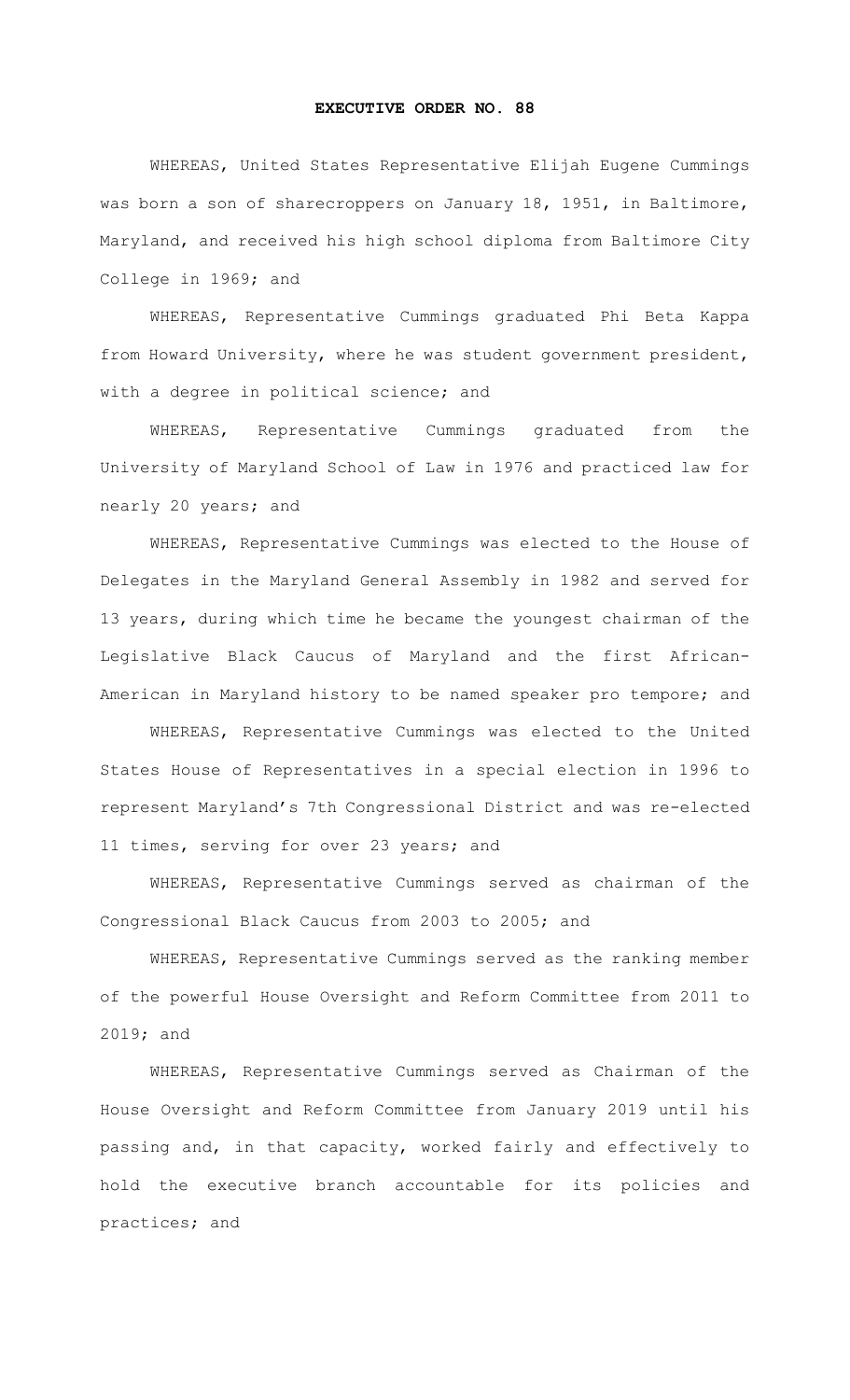WHEREAS, Representative Cummings advanced many important causes during his tenure in Congress, including civil rights, stricter gun safety laws, help for those suffering from drug addiction, and increased funding for public education and Head Start programming; and

WHEREAS, Representative Cummings was a strong advocate for Baltimore and worked to heal the city after the uprisings following the death of Freddie Gray, a young Black man who died in police custody; and

WHEREAS, Representative Cummings was a beloved husband, father, and brother, whose presence will be missed by his family, his friends, his colleagues, the people of Maryland, and the nation whom he served so well; and

WHEREAS, it is with immense sadness that we mourn Representative Cummings's passing, and extend our deepest sympathy to his family, friends, and colleagues; and

WHEREAS, it is appropriate to honor the exemplary character, outstanding achievements, and cherished memory of Representative Cummings, and to mark his passing;

NOW, THEREFORE, I, PHILIP D. MURPHY, Governor of the State of New Jersey, by virtue of the authority vested in me by the Constitution and by the Statutes of this State, do hereby ORDER and DIRECT:

1. The flag of the United States of America and the flag of New Jersey shall be flown at half-staff at all State departments, offices, agencies, and instrumentalities during appropriate hours from Tuesday, October 22, 2019, to Friday, October 25, 2019, in recognition and mourning of a tireless public servant, United States Representative Elijah E. Cummings.

2. This Order shall take effect immediately.

2